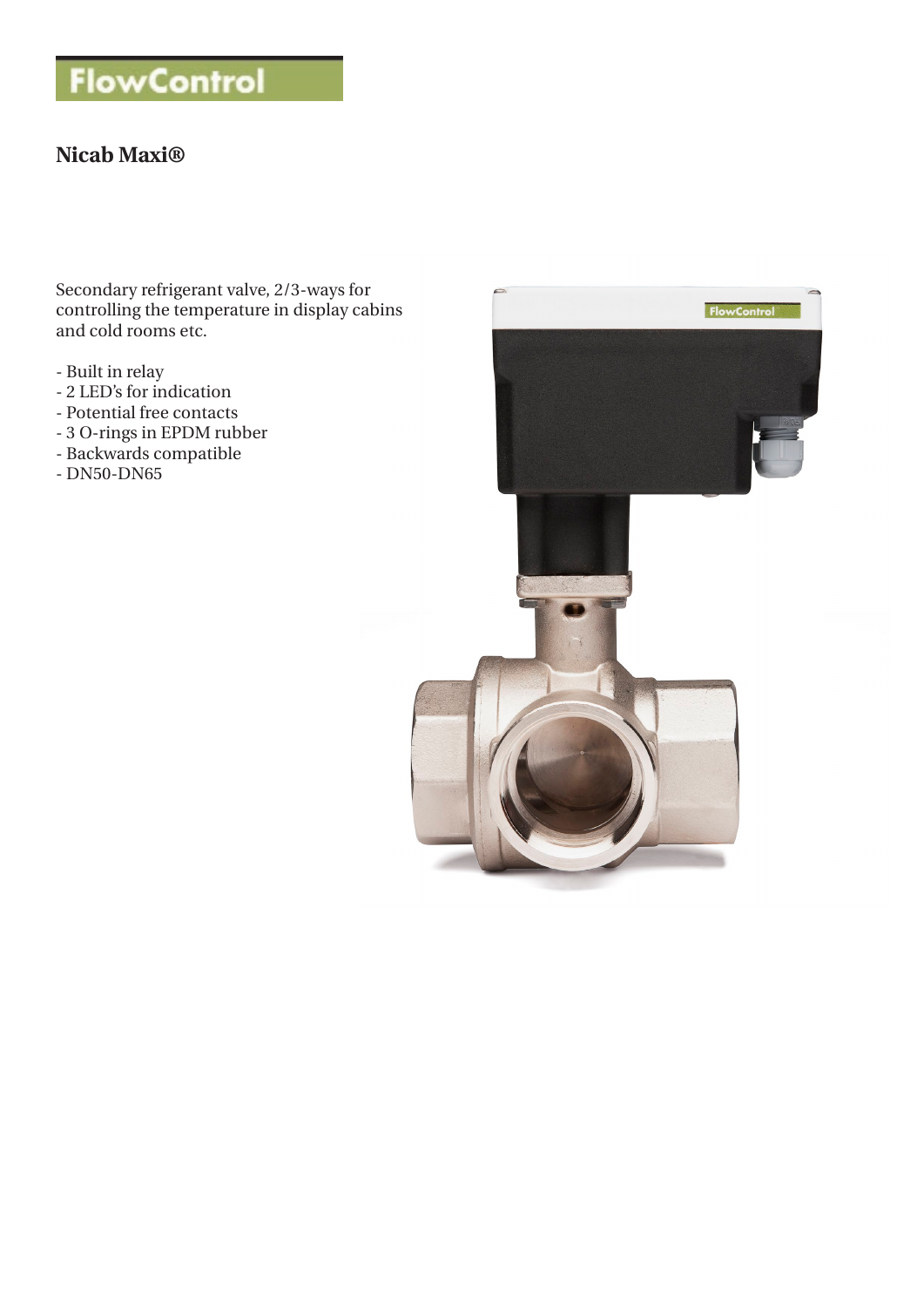## **NICAB Maxi: Motorised ballvalve HT -15 °C Dimensions: DN 50 – DN 65**

Nicab Maxi is a motorised ballvalve for control of secondary refrigerant systems down to -15 °C. The valve function is ON/OFF and it is compatible with most secondary refrigerants including Glycol, Freezium, Hy-Cool, and Temper.

The actuator is equipped with two LEDs that indicate cooling or defrosting and two potential free contacts for extern signal or feedback.

| Art. No  | <b>Description</b>        | DN | Kys m3/h Supply |            | Weight<br>(kg) | Max permissible<br>diff. pressure |
|----------|---------------------------|----|-----------------|------------|----------------|-----------------------------------|
| 422HT050 | 2-way motorised ballvalve | 50 | 191             | 230V (24V) | 5              | $3,0$ bar                         |
| 422HT065 | 2-way motorised ballvalve | 65 | 340             | 230V (24V) | 8              | $2,5$ bar                         |
| 423HT050 | 3-way motorised ballvalve | 50 | 71              | 230V (24V) | 6              | $3,0$ bar                         |
| 423HT065 | 3-way motorised ballvalve | 65 | 105             | 230V (24V) | 9              | 2.5 <sub>bar</sub>                |



#### **Technical information, actuator**

| Power supply                   | 230V~, 5060 Hz (standard) | Permissable ambient<br>temp     | $-2570 °C$                         |  |
|--------------------------------|---------------------------|---------------------------------|------------------------------------|--|
|                                | $24V7$ , 5060 Hz (option) | Permissable ambient<br>humidity | $< 90$ %rh<br>without condensation |  |
| Power consumption              |                           |                                 |                                    |  |
| Running                        | $230Vz$ , ca $4.1W$       | Torque                          | 24 Nm (23 Nm for 24V)              |  |
|                                | 24V $\sim$ , ca 4.1 W     | Turning angle                   | $90^\circ$ clockwise               |  |
| Idle                           | $230V - c$ ca 0 W         | Running time                    | ca 120 sec                         |  |
|                                | 24V $\sim$ , ca 0 W       | Protection                      | IP 65 acc. to EN 60529             |  |
| Condense protection (internal) | Heater 33K, 5W            | Noise while running             | $< 50$ dB(A)                       |  |

| Technical information, valvebody |                 | Construction                                        |  |
|----------------------------------|-----------------|-----------------------------------------------------|--|
| Nominal pressure                 | PN16            | 1. Axle in chrome plated brass                      |  |
| Max operating pressure           | 10 bar          | 2.3 O-rings in EPDM rubber<br>3. Disk PTFE          |  |
| Max differential pressure        | $2.5 - 3.0$ bar | 4. Female thread BSP, standard                      |  |
| Sec. Ref. temp.                  | $-1595 °C$      | (Male optional)<br>5. Body in low zinc plated brass |  |
| Turning angle                    | $90^\circ$      | 6. Ball in chrome plated brass                      |  |